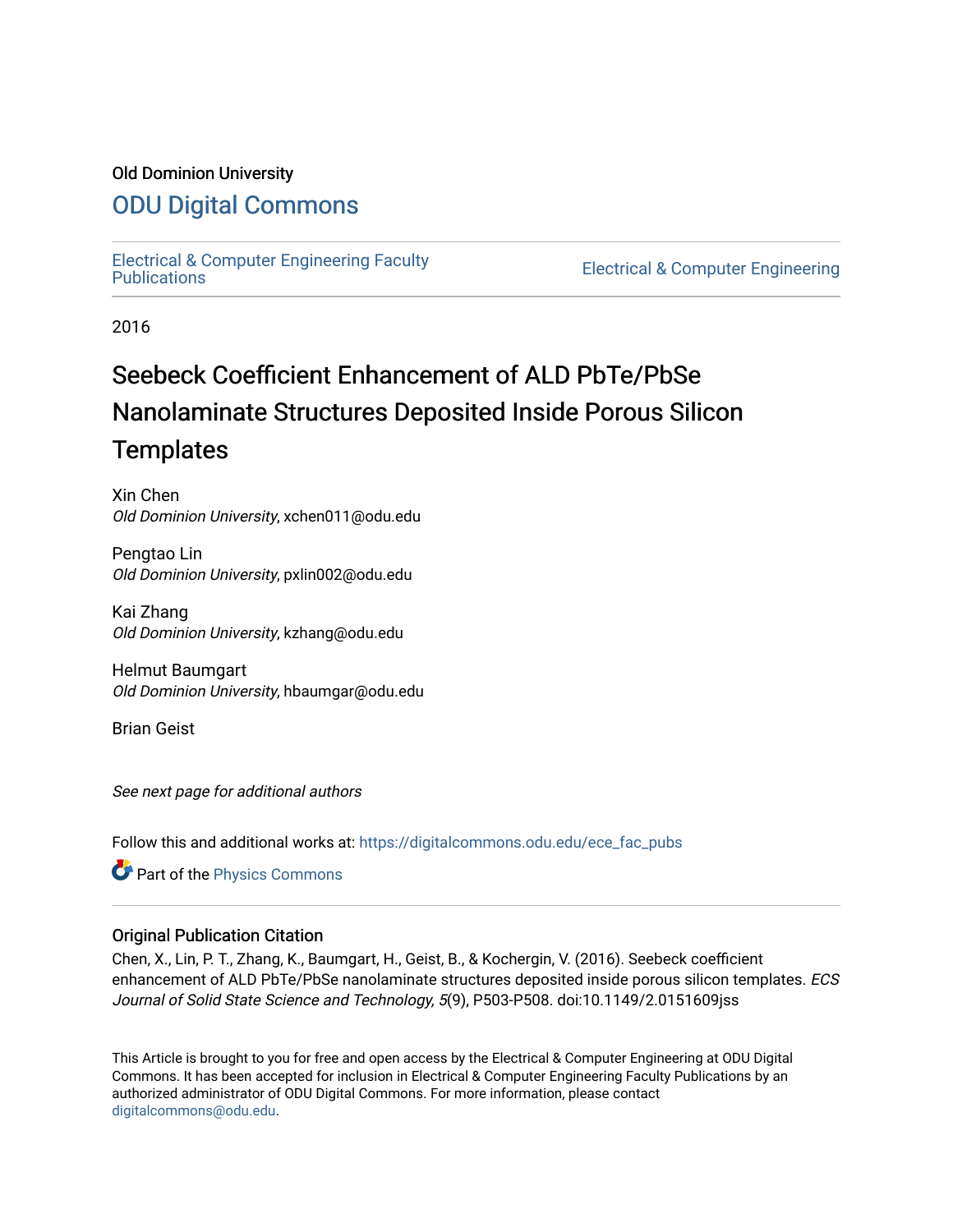## Authors

Xin Chen, Pengtao Lin, Kai Zhang, Helmut Baumgart, Brian Geist, and Vladimir Kochergin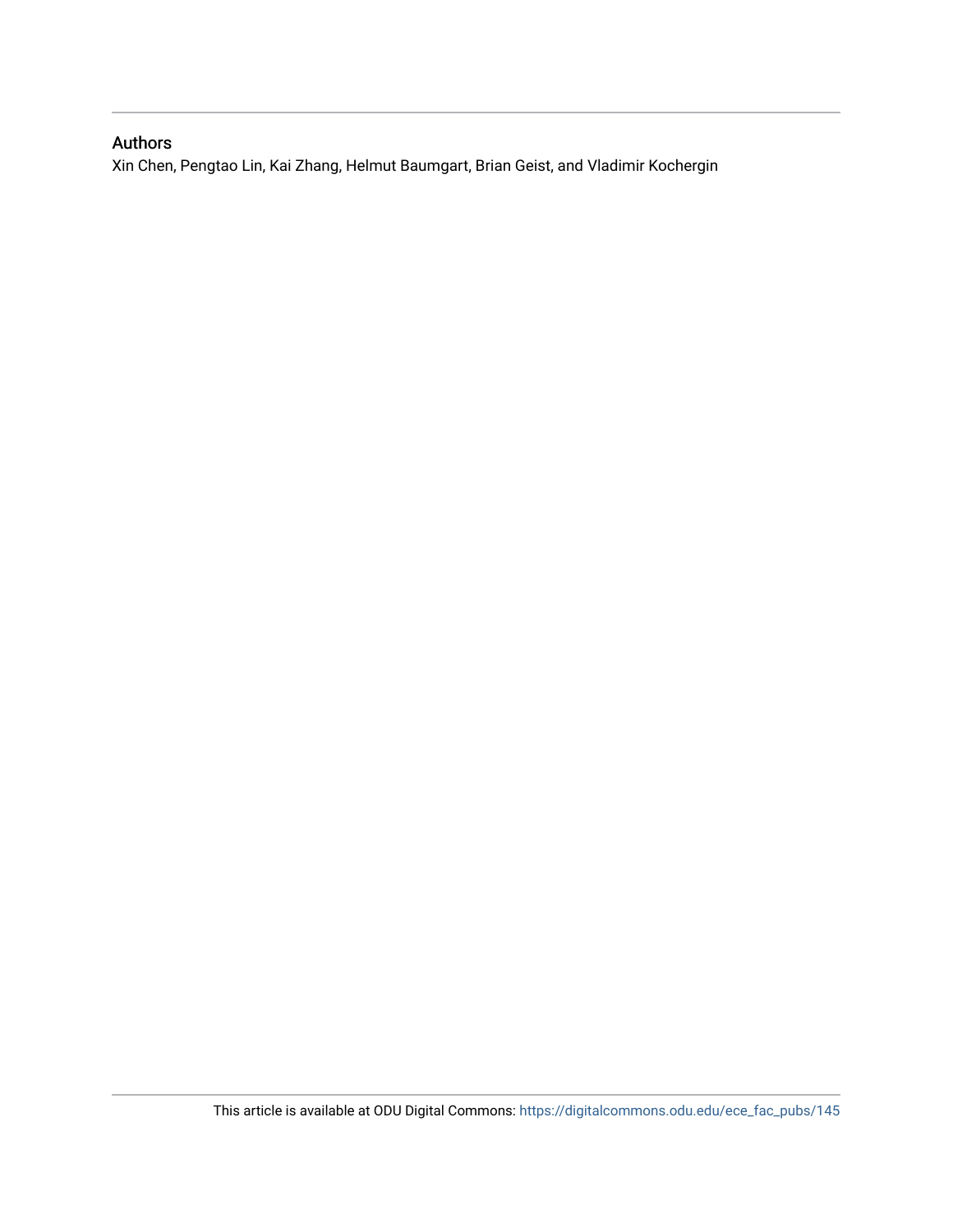

## **Seebeck Coefficient Enhancement of ALD PbTe/PbSe Nanolaminate Structures Deposited inside Porous Silicon Templates**

**Xin Chen,a,b,[∗](#page-2-0) Pengtao Lin,a,b,[∗](#page-2-0) Kai Zhang,a,b,[∗∗](#page-2-1) Helmut Baumgart,a,b,[∗∗](#page-2-1)[,z](#page-2-2) Brian Geist,c** and Vladimir Kochergin<sup>c</sup>

*aDepartment of Electrical and Computer Engineering, Old Dominion University, Norfolk, Virginia 23529, USA bApplied Research Center at Thomas Jefferson National Accelerator Laboratories, Newport News, Virginia 23606, USA cMicroXact Inc., Blacksburg, Virginia 24060, USA*

In this paper, lead chalcogenide based thermoelectric nanolaminate structures were fabricated by alternately depositing PbTe and PbSe ALD layers on regular planar silicon wafers and on microporous silicon templates. Lead bis(2,2,6,6-tetramethyl-3,5-heptanedionato)  $(Pb(C_{11}H_{19}O_2)_2)$ , plus (trimethylsilyl) telluride ((Me<sub>3</sub>Si)<sub>2</sub>Te) and (trimethylsilyl) selenide ((Me<sub>3</sub>Si)<sub>2</sub>Se) were used as the chemical ALD precursors for lead, tellurium and selenium, respectively. The Seebeck coefficient in horizontal direction (parallel direction to the surface) to the multiple layered PbTe/PbSe nanolaminate structures was measured by an MMR Seebeck system, and benchmarked against the Seebeck coefficient in the vertical direction to the sample surface. The results of the Seebeck measurements clearly indicate that the multiple layered PbTe/PbSe nanolaminate structures synthesized by ALD on microporous silicon templates exhibit significantly increased Seebeck coefficients in both horizontal and vertical directions, in stark contrast to the case when the same ALD thermoelectric nanolaminates are grown on regular planar bulk Si substrates.

© The Author(s) 2016. Published by ECS. This is an open access article distributed under the terms of the Creative Commons Attribution 4.0 License (CC BY, [http://creativecommons.org/licenses/by/4.0/\)](http://creativecommons.org/licenses/by/4.0/), which permits unrestricted reuse of the work in any medium, provided the original work is properly cited. [DOI: [10.1149/2.0151609jss\]](http://dx.doi.org/10.1149/2.0151609jss) All rights reserved.

Manuscript submitted May 12, 2016; revised manuscript received July 8, 2016. Published July 29, 2016. This was Paper 1057 presented at the Phoenix, Arizona, Meeting of the Society, October 11–15, 2015.

As a green renewable technology, thermoelectrics (TE) can play an important role in recovering energy from waste heat due to its potential in converting heat into electricity, and consequently this effect could be applied in TE power generators or TE refrigerators. The challenge for current state-of-the-art TE devices is the low conversion efficiency. The efficiency of a thermoelectric device is expressed as:

$$
\eta = \frac{T_H - T_C}{T_H} \left[ \frac{(1 + ZT)^{1/2} - 1}{(1 + ZT)^{1/2} + (T_C/T_H)} \right]
$$
 [1]

where  $T_c$  and  $T_H$  indicates the temperature of the cold and hot side. The conversion efficiency  $\eta$  is determined by the dimensionless thermoelectric figure of merit ZT,

$$
ZT = S^2 \sigma T / (\kappa_e + \kappa_L)
$$
 [2]

where S is the Seebeck coefficient,  $\sigma$  is the electrical conductivity, T is the temperature in Kelvin,  $\kappa_e$  is the thermal conductivity due to electrons, and  $\kappa_L$  is lattice thermal conductivity due to phonons.<sup>[1](#page-2-3)</sup> Figure 1 shows the simulation result for the dependence of the conversion efficiency η on ZT and temperature difference. This graph demonstrates a clear trend: the higher the figure of merit ZT, the higher the conversion efficiency η would be. For current state-of-the-art TE devices, the figure of merit ZT value is usually around one, which translates into a conversion efficiency that is usually no higher than 5%. For large-scale practical applications, it is critical to synthesize better TE materials with a figure of merit ZT higher than 2 in order to promote attractive conversion efficiencies for TE devices. Much of the previous work demonstrated that alloying can be used to decrease the lattice thermal conductivity and thus to increase ZT due to mass difference enhanced phonon scattering.[2](#page-7-1) In order to further progress in the development and commercialization of the next generation of thermoelectric devices it is necessary to enhance significantly the figure of merit ZT value. Most recently novel innovative research approaches focused on low dimensional nanostructures, $3$  including quantum wells, $4$  quantum  $\diamond$  dots,<sup>5</sup> and superlattices,<sup>[6](#page-7-5)</sup> in order to improve the figure of merit ZT. Theoretically, the reason why low dimensional nanostructures help to improve ZT was the fact that the quantum confinement effect increases the density of the state near the Fermi level, and consequently

<span id="page-2-2"></span>zE-mail: [hbaumgar@odu.edu](mailto:hbaumgar@odu.edu)

increases the thermal power ( $S^2\sigma$ ). However experimentally, most of researchers found a reduction of thermal conductivity contributes to the enhancement of ZT. But this was the result from enhanced phonon scattering by numerous interfaces in the lower dimensional structures[.7](#page-7-6)

Significant efforts have been made to investigate the IV-VI semiconducting lead chalcogenides, such as PbTe and PbSe, due to their high figure of merit (ZT), good chemical stability, low vapor pressure and high melting point. Therefore PbTe and PbSe are promising thermoelectric materials for intermediate temperature applications. PbTe and PbSe films have been deposited by different techniques, such as pulsed laser deposition (PLD),<sup>8</sup> metal-organic chemical vapor deposition  $(MO-CVD)$ ,<sup>9</sup> magnetron sputtering,<sup>10</sup> molecular beam epitaxy  $(MBE)^{11}$  $(MBE)^{11}$  $(MBE)^{11}$  and electrical-chemical atomic layer deposition  $(ALD)^{12}$ . Thermal ALD is considered to be a novel innovative and competitive

<span id="page-2-3"></span>

Figure 1. Simulation results of the dependence of TE efficiency on figure of merit (ZT) and Temperature difference.

Downloaded on 2018-03-09 to IP **128.82.253.43** address. Redistribution subject to ECS terms of use (see **[ecsdl.org/site/terms\\_use](http://ecsdl.org/site/terms_use)**) unless CC License in place (see abstract).

<span id="page-2-0"></span><sup>∗</sup>Electrochemical Society Student Member.

<span id="page-2-1"></span><sup>∗∗</sup>Electrochemical Society Member.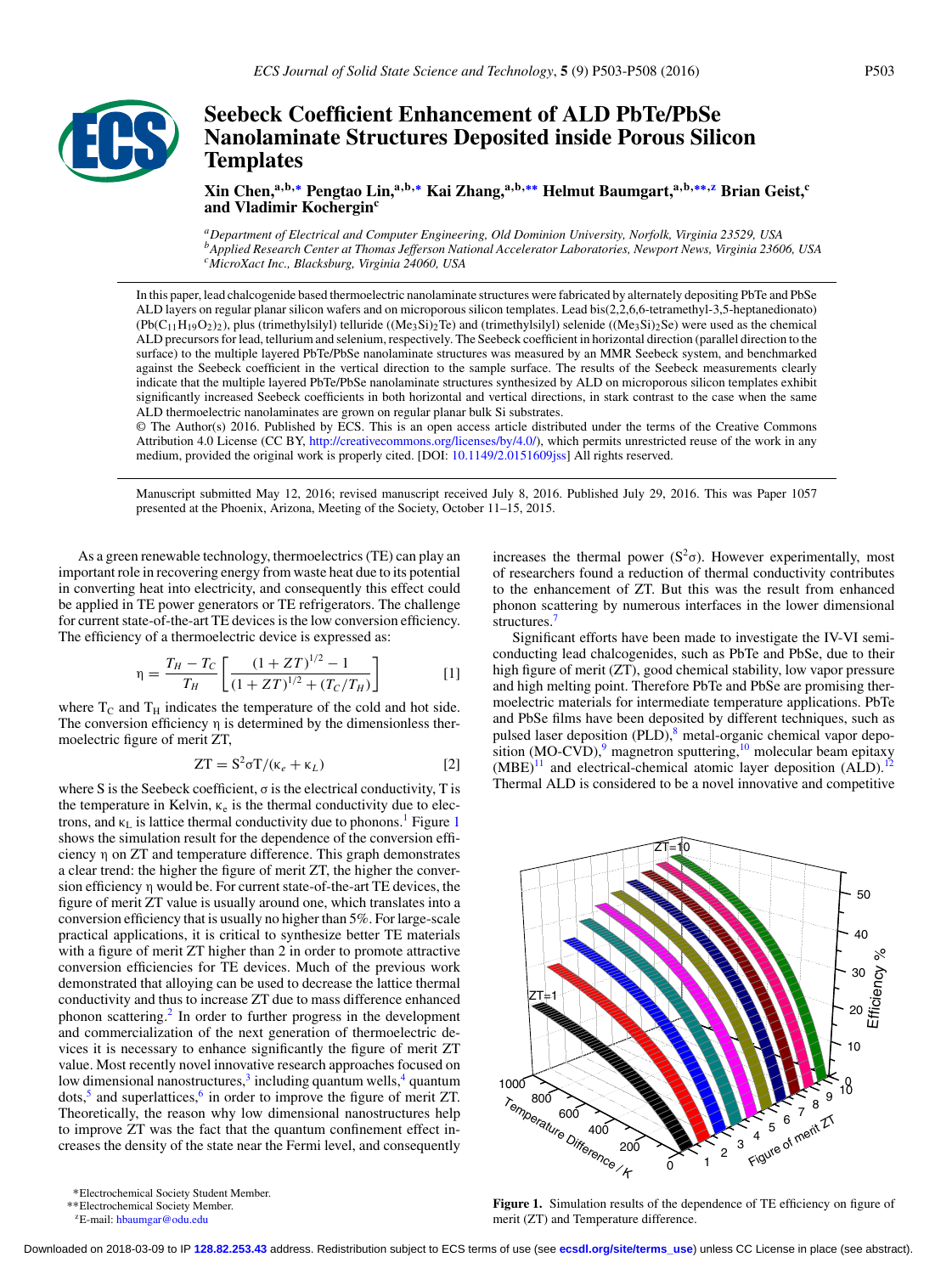method to synthesize PbTe/PbSe nanolaminate structures.<sup>13</sup> Atomic Layer Deposition (ALD) is a surface saturating self-limiting chemical reaction that occurs in each ALD monolayer deposition cycle. ALD technology can precisely control the film layer thickness, stoichiometry, composition, uniformity, and produce sharp interfaces. ALD also can be used to deposit conformal films onto very complex 3-D structures and on the inside of cavities and negative slope surfaces. It is also possible to generate reproducible and well-defined nanolaminate structures. Furthermore, the deposition temperature of ALD is rather low in comparison with other thin film growth techniques.

Porous silicon template substrates and thin porous Si membranes are a relatively novel and versatile material with tunable properties related to their porosity and porous geometry. These porous templates have lower thermal conductivity than bulk silicon due to phononboundary scattering. The thermal conductivity of porous templates is tunable by modulating the porous configuration (staged or aligned), $^{14}$  $^{14}$  $^{14}$ the geometrical shape of the pores (circular or square)<sup>15</sup> and the periodicity.<sup>[16](#page-7-15)</sup> It has been proven by theoretical and experimental work that phonon-boundary scattering in porous materials contributes significantly in reducing phonon thermal conductivity up to two orders of magnitude compared to bulk materials.<sup>15</sup> When depositing TE film on the porous structure templates, the thermal conductivity of the TE film could be reduced and in term ZT could be enhanced by adjusting the size and periodicity of the porosity pattern and the thickness of the thermoelectric film in relation to the mean free path (MFP) of the phonons of the TE material.

In this study, we present ALD synthesis of PbTe/PbSe nanolaminate structures on regular planar bulk silicon wafers and benchmark this conventional configuration against the identical PbTe/PbSe nanolaminate structures synthesized inside the periodic lithographically defined pores of porous silicon templates. Physical analysis and surface characterization of the samples has been performed with FE-SEM, XRD, and AFM, while the electrical characterization was performed with Seebeck coefficient measurements of the ALD PbTe/PbSe nanolaminate structures in horizontal and vertical directions.

#### **Experimental**

In this work, multiple layered PbTe/PbSe nanolaminates were fabricated by alternately depositing PbTe and PbSe layers first on regular planar bulk silicon wafers, and second for direct comparison and benchmarking also inside the myriad pores of porous silicon templates using thermal ALD technology. Lead bis(2,2,6,6 tetramethyl-3,5-heptanedionato) (Pb( $C_{11}H_{19}O_{2}$ )<sub>2</sub>), (trimethylsilyl) telluride ( $(Me<sub>3</sub>Si)<sub>2</sub>Te$ ) and (trimethylsilyl) selenide ( $(Me<sub>3</sub>Si)<sub>2</sub>Se$ ) were employed as the chemical ALD precursors for lead, tellurium and selenium, respectively. 20 sccm inert  $N_2$  was used as a carrier gas to transport the chemical precursors into the ALD reaction chamber. The growth temperature of PbTe and PbSe was 150◦C. The solid lead precursor was volatilized at a temperature of 170◦C with 0.5 s pulse time, the liquid Te precursor required heating to  $42^{\circ}$ C with 0.03 s pulse time, and the liquid Se precursor was kept at room temperature with 0.03 s pulse time. The chamber base pressure was kept at 30 mTorr. The substrates were pretreated with 10 wt% HF for 1 min to remove the native oxide layer. After rinsing in flowing DI water for 5 min, the substrates were then dipped into  $H_2O_2/H_2SO_4$  (volume ratio: 1:4) mixed solution for 5 min to achieve a saturated hydroxyl OH<sup>−</sup> terminated surface on the substrate, which provided a saturated nucleation site in order to promote the surface chemisorption of the telluride and selenide thin films. The substrates were then rinsed in flowing DI water for 5 min and blow-dried with nitrogen gas. All the chemicals were obtained from Sigma Aldrich and were used without further purification.

In this study, PbTe/PbSe nanolaminates films of 10 nm thickness for each PbTe and PbSe layer were synthesized by ALD and subsequently characterized by X-ray diffraction (XRD) for crystal structure determination. The surface morphology of the ALD TE films were analyzed by field emission scanning electron microscopy (FE-SEM) and

<span id="page-3-0"></span>

**Figure 2.** (a) Top view of Seebeck stage in MMR Seebeck measurement system; (b) Real image of symmetrically mounted our sample and reference sample on the stage; (c) Cross-sectional image of Seebeck stage attached with MMR refrigerator. Figures (a) and (c) reprinted with permission of [WWW.MMR-TECH.com.](http://WWW.MMR-TECH.com)

atomic force microscopy (AFM). In addition for electrical characterization, the Seebeck coefficients of the ALD nanolaminate TE films were measured in the horizontal direction using an MMR Seebeck measurement system.

The ALD TE nanolaminate sample and a reference sample (constantan) were mounted symmetrically on a Seebeck stage in the MMR Seeback system, and were then contacted with leads, as shown in the right-top image in Figure [2b.](#page-3-0) The heater insert on top of the stage was computer controlled to heat up the temperature of the hot side, while the cold side was attached to the MMR solid-state refrigerator. These two sides were thermally isolated as shown in bottom image in Figure [2b.](#page-3-0) There are two pairs of thermocouples on the MMR Seebeck stage, one consists of copper with the sample under test, and the other one is copper with constantan. The Seebeck coefficient was measured differentially by applying a small temperature gradient between the heater and the MMR refrigerator. The voltage response of a particular temperature gradient of the sample under test and of the reference sample were recorded as  $V_1$  and  $V_2$ . Since the temperature differences between the two sides of the sample and the reference sample were same, the Seebeck coefficient of the sample can be calculated as:

$$
S_1 = S_{ref} [V_1(P)/V_2(P)]
$$

where P is heating power,  $S_1$  and  $S_{ref}$  are Seebeck coefficient of the sample under test and the reference sample. To eliminate equipment error and voltage offset, the calculation of the Seebeck coefficient of the sample is modified by collecting the voltage response at two different heater power settings ( $P_1$  and  $P_2$ ), using the following equation:

$$
S = S_{Ref} \left[ \frac{V_1 (P_1) - V_1 (P_2)}{V_2 (P_1) - V_2 (P_2)} \right]
$$

For the Seebeck measurements, the ALD thermoelectric sample was cleaved into a small sized rectangle with a 1 mm width and a 5 mm length. Since lead chalcogenide is easily oxidized in air at room temperature, the surface lead oxide layer inhibited Ohmic contacts and instead Schottky diode type exponential I-V behavior between electrodes and the sample was observed. The presence of a surface lead oxide on our PbTe and PbSe thermoelectric samples therefore affects the Seebeck measurements. In order to achieve good Ohmic contacts, the PbTe and PbSe samples were pre-treated by two methods: hydrogen reduction and mechanical scratching of the two sample ends. Following these treatments, Ohmic contacts were achieved by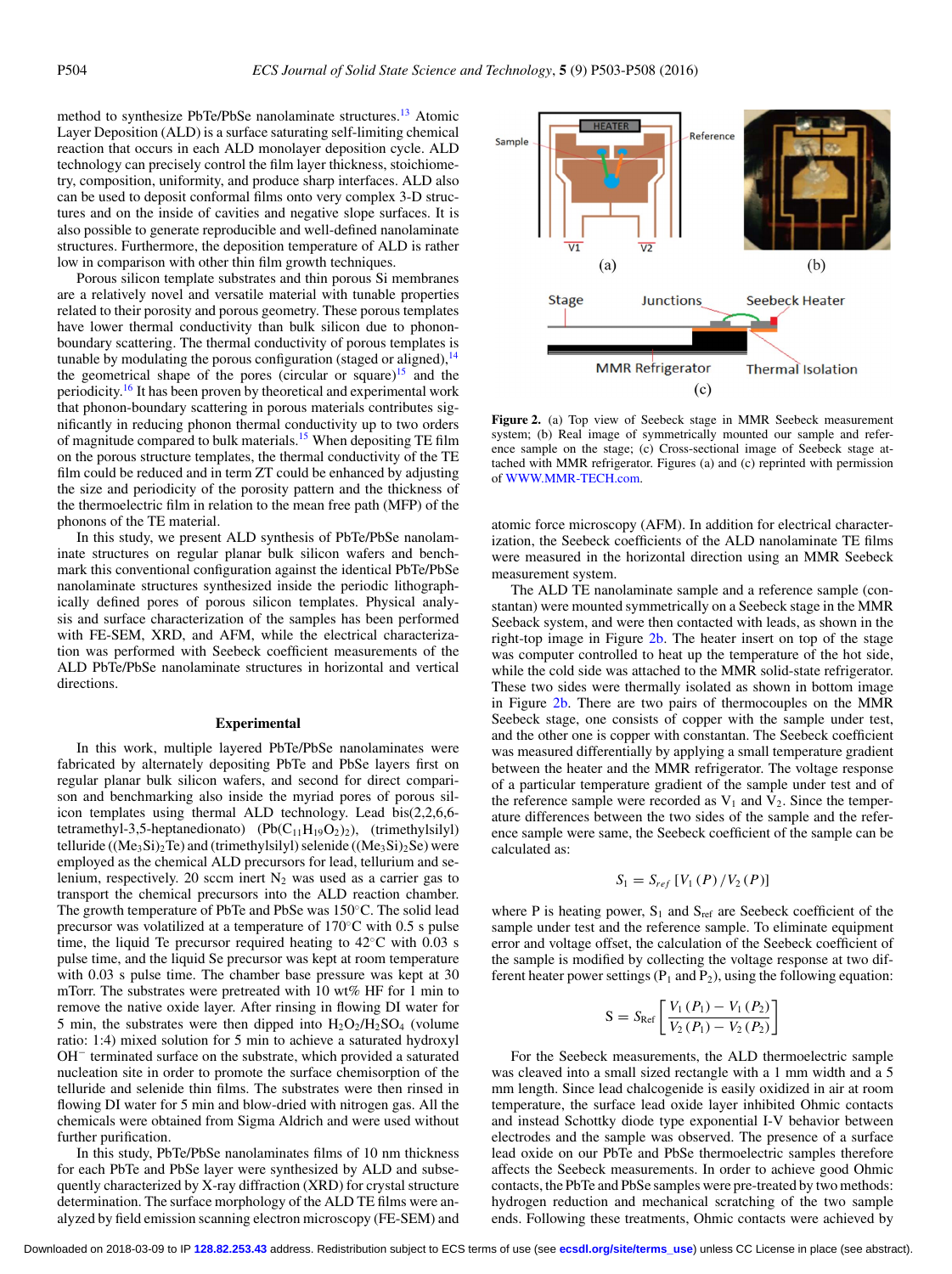<span id="page-4-0"></span>

**Figure 3.** (a) XRD plot of PbTe/PbSe (10 nm/10 nm) nanolaminates deposited at 150◦C. (b) Energy dispersive X-ray Spectroscopy analysis (EDS) of 1000 cycles of PbSe and 1000 cycles of PbTe samples.

the latter method and by sputter coating Au contact pads on the two ends of the sample. The thickness of the Au contact pads is around 100 nm. Afterwards, the thermoelectric ALD samples with the sputtered electrodes were mounted on the MMR Seebeck stage and contacted with silver paste, as indicated in Figure [2b.](#page-3-0)

#### **Results and Discussion**

The crystal structure of the synthesized ALD films was analyzed by X-ray Diffraction (XRD). Figure [3](#page-4-0) displayed the XRD plot of PbTe/PbSe (10 nm /10 nm) nanolaminate structure grown at 150◦C. The Miller indexes marked in the XRD pattern indicate both PbTe and PbSe having face centered cubic (FCC) crystal structure. The highest peak in the XRD pattern indicates preferential growth of PbTe and PbSe along the (200) crystal direction, resulting from the lowest sur-

<span id="page-4-2"></span>

**Figure 4.** FE-SEM images of (a) 1000 cycles of PbTe film, (b) 1000 cycles of PbSe film, (c) PbTe/PbSe (10/10 nm) nanolaminates, (d) Cross-section image of PbTe/PbSe (10/10 nm) nanolaminates.

face energy in comparison with other orientations. The lattice constant of PbTe and PbSe can be calculated by two formulas based on Bragg's law:  $\lambda = 2d\sin\Theta$ , and  $a^2 = (h^2 + k^2 + l^2)d^2$ . The three letters h, k, and l are Miller indexes, and a, d,  $\lambda$  and  $\theta$  are lattice constant, interspace between two adjacent planes, and X-ray wavelength and incident angle of the X-ray, respectively. For (200) crystallographic direction, the lattice constants of PbTe and PbSe are 6.397 Å and 6.159 Å, which are compatible with reported values 6.438 Å and 6.128 Å, respectively. The lattice mismatch between PbTe and PbSe corresponds to  $\Delta a/a = 3.8\%$ , exhibiting a slight lattice mismatch. The composition and stoichiometry of the sample were observed by energy dispersive X-ray spectroscopy analysis (EDS), shown as Figure [3b.](#page-4-0) The result from EDS reveals the chemical element composition in PbTe and PbSe films grown at 150◦C with 1000 ALD deposition cycles. Table [I](#page-4-1) lists the element compositions in PbTe and PbSe samples. Both PbTe and PbSe are non-stoichiometric being Pb rich, which indicates the PbTe and PbSe films are n-type semiconductors, and electrons are the charge carriers.<sup>6</sup> This was further corroborated by subsequent Seebeck coefficient measurements. The strongest peak at 1.8 keV identifies the Si substrate.

Our previous research reported the ALD growth of PbTe and PbSe follows Volmer-Weber island growth mode.<sup>17</sup> Figure [4a](#page-4-2) displays the surface morphology of PbTe films on silicon wafer without pre-treatment grown with 1000 ALD deposition cycles. The nucleated PbTe islands are isolated and exhibit random size and orientation. To achieve complete coverage, we pre-treated substrates as described in the Experimental section in order to add hydroxyl termination (OH−) on the surface of the silicon substrate to enhance chemisorption of the Te and Se chemical precursors. Complete and conformal surface coverage with PbSe films of pre-treated silicon wafers were achieved starting at a thickness of 1000 ALD deposition cycles and above, which is displayed in Figure [4b.](#page-4-2) The initially isolated nucleated PbSe islands finally coalesce and combine tightly into a continuous TE film. Figure [4c](#page-4-2) shows the surface morphology of a nanolaminate composite structure consisting of 9 bi-layers of PbTe/PbSe (each of 10/10 nm) synthesized at 150◦C on pre-treated planar bulk silicon substrates. The

<span id="page-4-1"></span>

| Table I. The composition of lead, tellurium and selenide in PbTe and PbSe films. |                                     |                                    |                                    |                                  |
|----------------------------------------------------------------------------------|-------------------------------------|------------------------------------|------------------------------------|----------------------------------|
| <b>Samples</b>                                                                   | Pb (Weight $\%$ )                   | Te (Se) (Weight $%$ )              | Pb (Atom $%$ )                     | Te (Se) (Atom $%$ )              |
| TePb $(1000cys-170°C)$<br>SePb $(1000cys-170°C)$                                 | $6.53 \pm 1.61$<br>$12.07 \pm 0.81$ | $1.98 \pm 0.22$<br>$3.68 \pm 0.26$ | $0.86 \pm 0.21$<br>$1.88 \pm 0.13$ | $0.42 \pm 0.05$<br>$1.5 \pm 0.1$ |

Downloaded on 2018-03-09 to IP **128.82.253.43** address. Redistribution subject to ECS terms of use (see **[ecsdl.org/site/terms\\_use](http://ecsdl.org/site/terms_use)**) unless CC License in place (see abstract).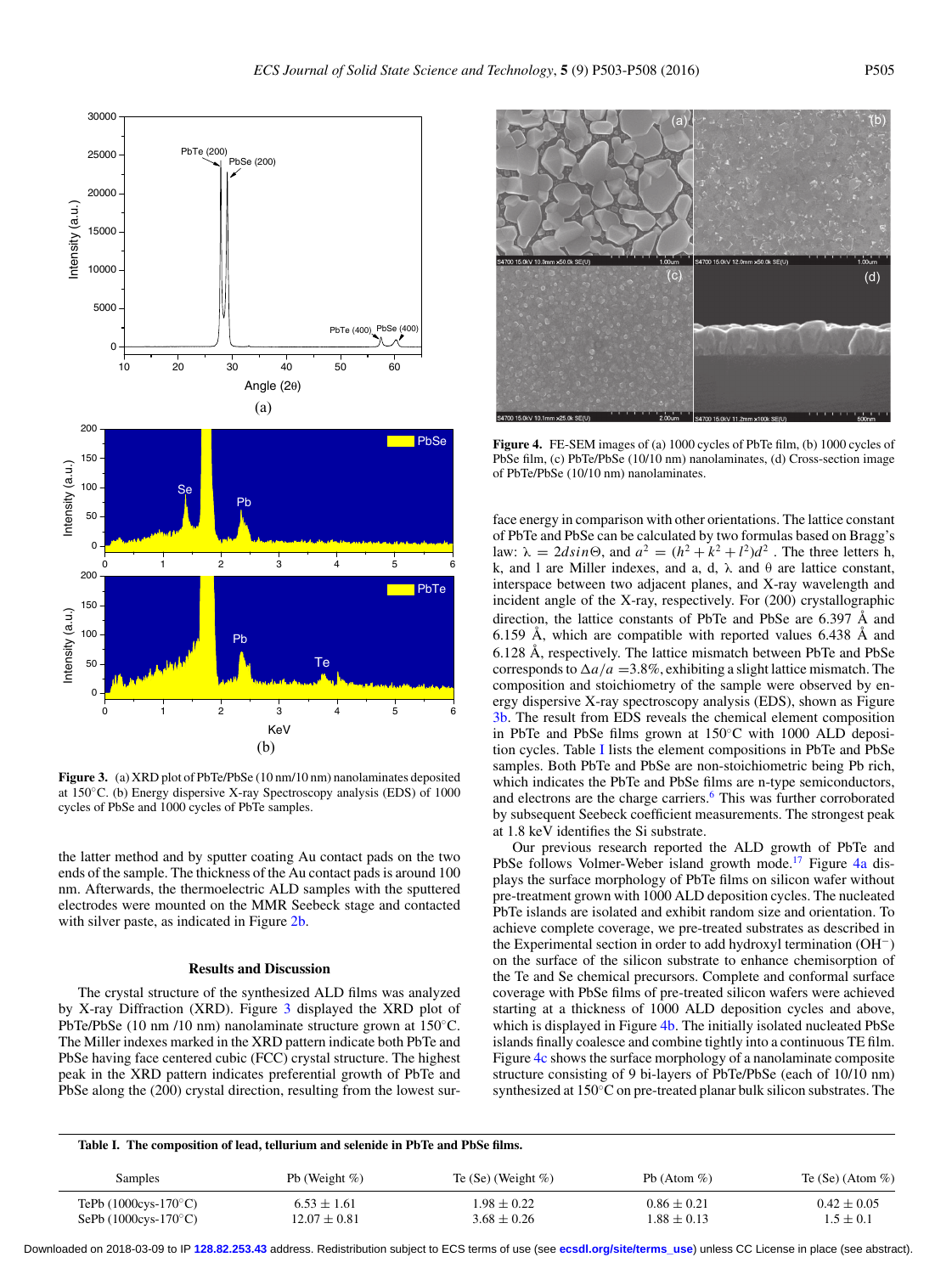<span id="page-5-0"></span>

**Figure 5.** FE-SEM images of 9 bi-layers of PbTe/PbSe (10/10 nm) nanolaminates deposited at 150◦C on microporous silicon template.

FE-SEM micrographs exhibit complete surface coverage of the planar bulk silicon wafer with granular PbTe/PbSe nanolaminate layers. The ALD growth of the PbTe and PbSe films still follows the Volmer-Weber island growth mode, but with increasing film thickness the isolated nucleated islands coalesce together, which can be seen clearly in the cross-sectional image of the PbTe/PbSe nanolaminate structure in Figure [4d.](#page-4-2) It may be contributed to the saturated nucleation site on the surface of substrate. The thickness of the entire nanolaminate structure is about 200 nm. The FE-SEM micrographs of the nanolaminate structure consisting of 9 bi-layers PbTe/PbSe (10 nm/10 nm) grown on microporous Si membranes at 150◦C are illustrated in Figure [5.](#page-5-0) The porous silicon template is characterized by an almost square pore size of 2  $\mu$ m, with pore walls of 100 nm, and pore depth of ~100  $\mu$ m. The SEM micrograph of Figure [5](#page-5-0) demonstrates complete coverage of the pore walls with ALD PbTe/PbSe nanolaminate films. In this micrograph the top surface of the pore sidewalls are imaged. This further highlights the significant advantage of ALD technology for coatings of complex 3-D surface morphologies and high aspect ratio pores in porous templates. Figure [6](#page-5-1) illustrates a three-dimensional AFM image of the PbTe/PbSe (10 nm/10 nm) nanolaminate structure grown at 150◦C. The surface roughness is 11.37 nm, which indicates that a relatively smooth surface was achieved.

For the Seebeck coefficient measurements, a good Ohmic contact between the electrodes and the semiconducting thermoelectric materials is critical and necessary to obtain correct measurements. It is a known fact that lead chalcogenides are easily oxidized in the air at room temperature.<sup>[18](#page-7-17)</sup> Therefore, there will be a layer of lead oxide on the surface of the top layer of our PbTe/PbSe nanolaminate structure leading to Schottky type diode I-V behavior. In order to achieve good Ohmic contacts between the electrodes and the PbTe/PbSe samples, several methods were tried, including hydrogen gas reduction and mechanical scratching to pierce the oxide layer with a needle tip. In order to attempt the reduction of lead oxide, the sample was placed in a furnace quartz tube with flowing forming gas, which is a safe mixture consisting of 95% nitrogen and 5% hydrogen gas. The temperature in the furnace tube was heated up to 700◦C to facilitate the reduction reaction of lead oxide. The reduction temperature was se-lected based on reported work in the literature.<sup>[19](#page-7-18)</sup> Au contact pads of about 100 nm thickness were sputter coated at the two ends of the TE sample immediately after the hydrogen reduction reaction. The mechanical scratching method simply attempted to pierce through the lead oxide in order to expose the PbSe surface locally for contacting purposes. The two ends of the PbTe/PbSe sample were scratched by a metal needle tip with several scratching tracks, and then Au contact pads were immediately sputter coated on the two scratched ends. The depth of the scratching is about the thickness of the ALD nanolaminate film (200 nm). The primary purpose of the scratch method is to break through the surface oxide of the ALD PbTe/PbSe nanolaminate sample, and consequently allow the sputtered Au contact inside the freshly scratched out groove to contact with the nanolaminate material directly. The I-V characteristic curve of three different samples were measured and the results were displayed in Figure [7a.](#page-5-2) The black line indicates the I-V curve of the sample where the Au coating was sputtered directly on the oxidized sample, without any treatment. This

<span id="page-5-1"></span>

**Figure 6.** AFM images 9 bi-layers of PbTe/PbSe (10/10 nm) nanolaminates deposited at 150◦C on planar silicon wafer.

<span id="page-5-2"></span>

**Figure 7.** (a) IV characteristics of triple layered PbTe/PbSe/PbTe (5000/4000/6000 ALD cycles) samples with Au contact on two ends after no treatment (black line with Solid Square), hydrogen reduction (red line with solid rhombus), and scratching (blue line with solid triangle). (b) IV characteristics of 9 bi-layers of PbTe/PbSe (10/10 nm) nanolaminates.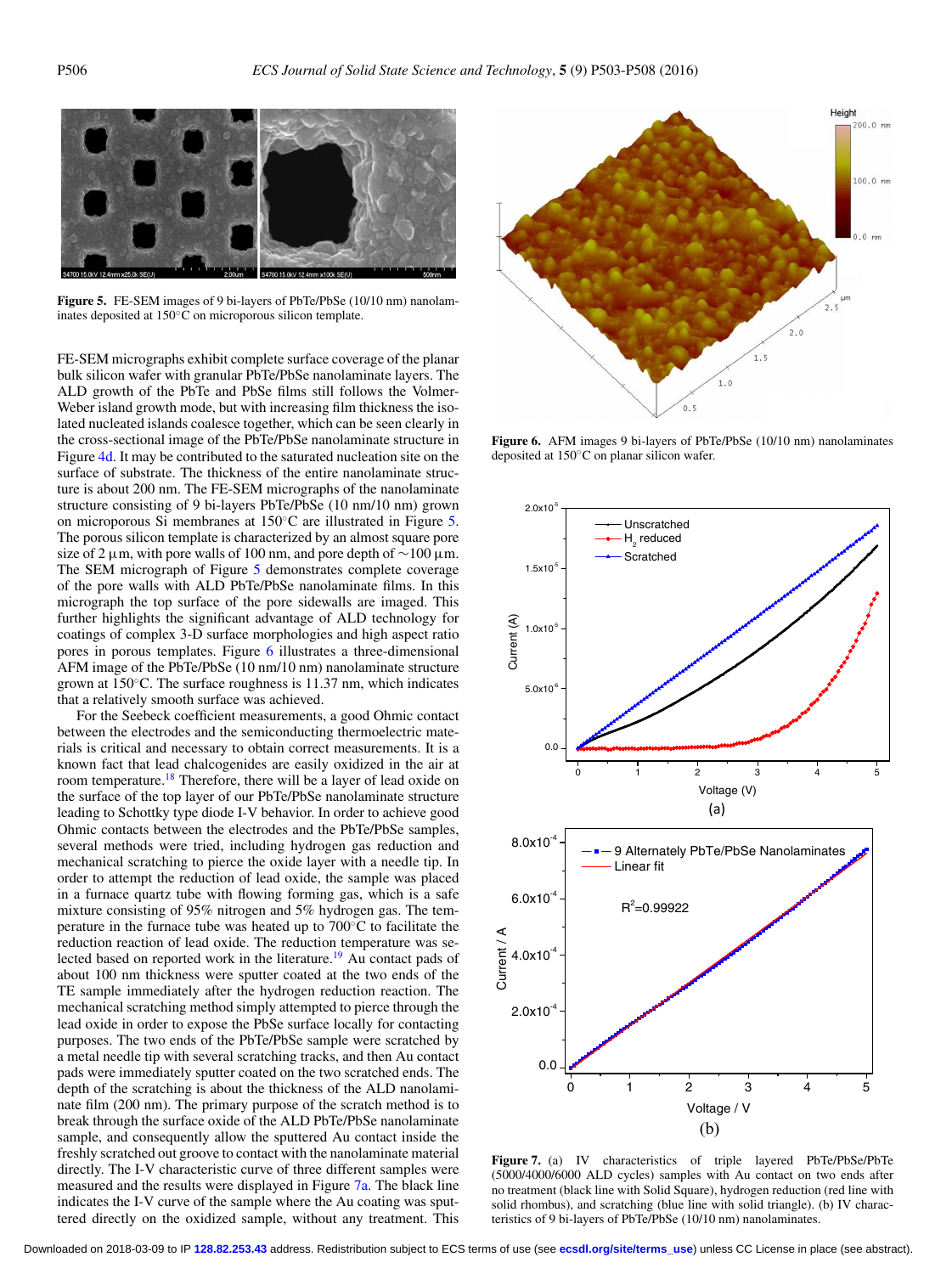I-V curve indicates Schottky type diode behavior between the Au electrode and the sample due to the presence of an insulating oxide layer. The I-V curve for the sample with Au contact after hydrogen reduction is shown as a red line in Figure [7a.](#page-5-2) After hydrogen reduction reaction at 700◦C in forming gas, the sample looks brighter than before, but the low current and the pronounced exponential I-V plot reveals Schottky contact between the Au electrodes and the sample. The forming gas reduction experiment produced a more exponential diode type I-V plot than the original one without any pre-treatment. This may have resulted from oxidation of the sample due to moisture or impurity in the forming gas. Alternatively, the heating temperature of 700◦C may not be sufficient to enable a hydrogen reduction reaction of PbTe/PbSe in our case. Finally, the blue line in Figure [7a](#page-5-2) shows the I-V characteristic of the sample with Au contact electrode following the mechanical scratching method to pierce through the lead oxide. In this case, the linear I-V curve indicates that a very good Ohmic contact was finally achieved between the Au electrodes and the PbTe/PbSe film. Therefore, we conclude that mechanical scratching of the surface lead oxide provides a simple, safe and most effective way to get good Ohmic contacts for our PbTe and PbSe samples. Figure [7b](#page-5-2) displays the I-V curve of PbTe/PbSe nanolaminate structure with 9 alternating-layers of 1000 ALD deposition cycles of PbTe and 1000 ALD deposition cycles of PbSe. Both samples were prepared using the oxide scratching method. The ideal linear I-V curve proves that good Ohmic contact between the Au electrodes and the PbTe/PbSe TE film was achieved.

To illustrate the effect of the micro-porous silicon template, we measured the temperature dependence of the Seebeck coefficient for PbTe/PbSe nanolaminates grown by ALD on both bulk silicon wafers and micro-porous silicon templates. The measurements were conducted over a temperature range from 300 K to 500 K, and then back-traced from 500 K to 300 K. The same measurement sequence was repeated again overnight. Figure [8a](#page-6-0) displays the dependence of the Seebeck coefficient on temperature for PbTe/PbSe nanolaminates grown on bulk silicon wafers. The maximum value of the Seebeck coefficient of the bulk sample with  $143.016 \pm 5.500 \,\mu$  V/K was found at 300 K. As the temperature increases from 300 K to 500 K, the Seebeck coefficient decreases almost linearly. The negative value of the Seebeck coefficient indicates electrons are the majority carriers in the PbTe/PbSe nanolaminates. The measured Seebeck coefficient of the thermoelectric nanolaminates deposited on micro-porous silicon templates is shown in Figure [8b.](#page-6-0) The Seebeck coefficient of the sample synthesized on a micro-porous silicon template exhibits the same temperature dependence compared to the sample deposited on a regular bulk silicon substrate. The Seebeck coefficient decreases consistently from 300 K to 500 K. The maximum value of the Seebeck coefficient is 370.556  $\pm$  37.750  $\mu$ V/K at 300 K. It is noteworthy that the in-plane Seebeck coefficient for our PbTe/PbSe nanolaminate structure measured in porous Si membranes is about 2.5 times larger compared to the value obtained for planar bulk Si substrates. The enhanced Seebeck value is attributed to the presence of the regular array of etched out pores, which provides an additional periodic structuring of the nanolaminate composite sample, while the high porosity of the porous Si template simultaneously reduces the thermal conductivity. This result appears to indicate that the nano-periodic structuring of the surface of thermoelectric samples with porous templates provides an additional parameter that helps to increase the Seebeck Coefficient and ultimately the figure of merit ZT. The dependence of the Seebeck coefficient on temperature exhibits good agreement for both up-trace and down-trace measurements over the temperature range as well as high reproducibility. A negative value of the measured Seebeck coefficient is indicative of n-type material for the PbTe/PbSe nanolaminates.

The Seebeck coefficient of all the thermoelectric ALD samples under test reaches a maximum value around room temperature. Our measured temperature dependence of the Seebeck coefficient is different from the one, $20$  in which the maximum Seebeck coefficient occurs at 560 K. One of reasons for the discrepancy may be attributed to different thermoelectric film properties due to different deposition

<span id="page-6-0"></span>

**Figure 8.** Seebeck coefficient of 9 bi-layers of PbTe/PbSe (10/10 nm) nanolaminates deposited on (a) plain Si substrate and (b) microporous silicon substrate measured by MMR Seebeck measurement system. The measurements were conducted in the temperature range of 300∼500 K.

techniques. It is believed that the maximum Seebeck coefficient occurs when intrinsic conduction begins. Our undoped PbTe and PbSe films evidently have lower carrier concentration than doped films, which consequently results in the onset of intrinsic conduction at a lower temperature.<sup>21</sup>

For the Seebeck coefficient measurements in the direction vertical to the surface, our collaborator in MicroXact Inc. reported similar results that the PbTe/PbSe nanolaminate structure grown on micro-porous silicon membranes exhibits higher Seebeck coefficients  $(78670 \pm 15540 \,\mu\text{V/K})$  compared with the thermoelectric nanolaminate structure grown on a planar bulk silicon wafer  $(250 \pm 27 \,\mu\text{V/K})^{22}$ This porous Si membrane is fabricated by removing the Si from the back side with KOH etching until the pores are reached from the back side. From the results of our Seebeck measurements in both the horizontal and vertical directions, the low dimensional ALD nanolaminate structures synthesized inside the pores of porous silicon membranes exhibit higher Seebeck coefficients than previously reported values. This indicates that the added periodic surface structuring resulting from the photolithographically defined regular pore pattern of the